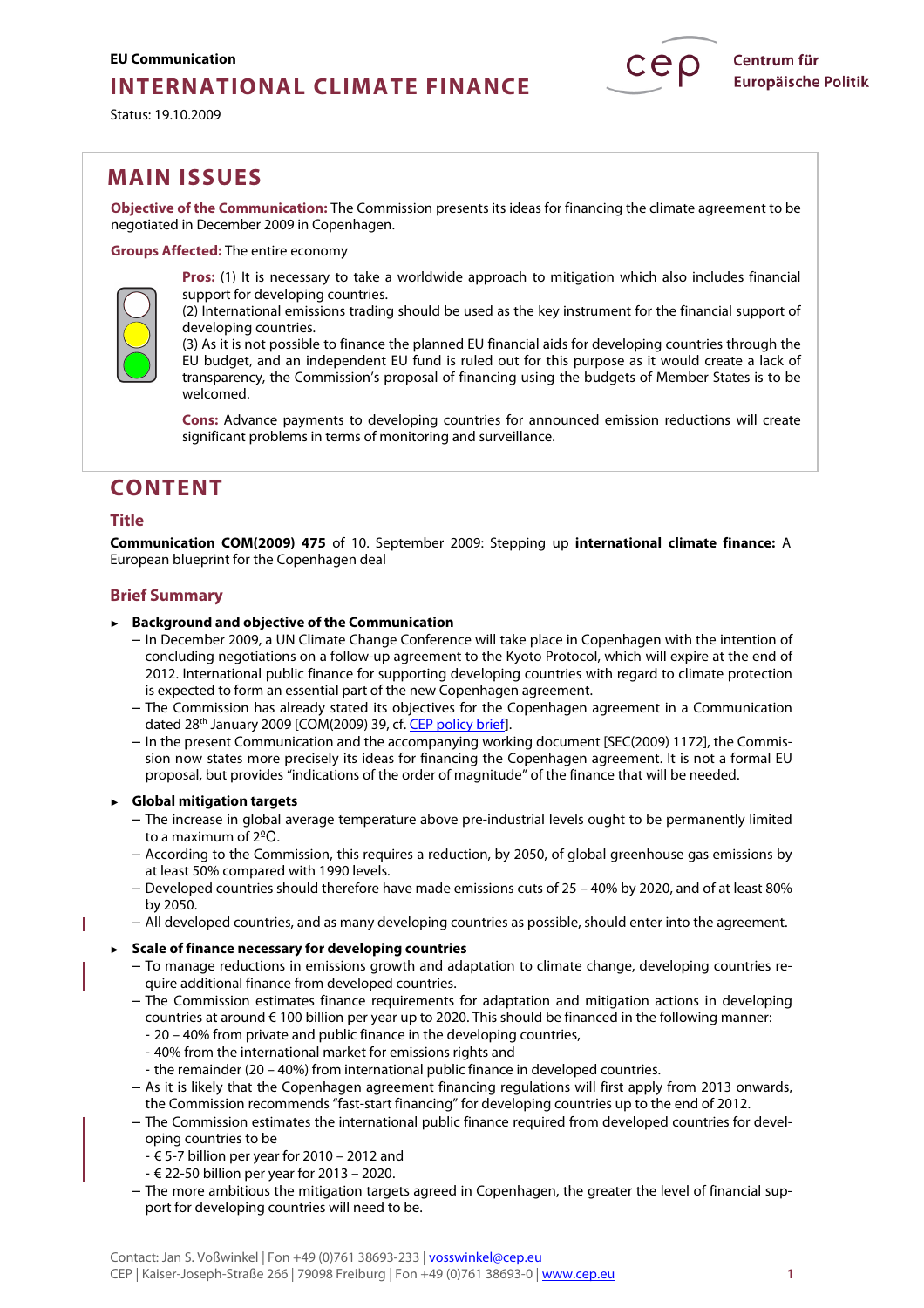Ï

ı



### ► **Financing through the international market for emissions rights**

- The Commission would like to develop international emission rights trading into the key instrument for lending financial support to mitigation activities in developing countries.
- The developing world earned € 4.5 billion from international emission rights trading in 2008. - 75% of this came from the EU private sector.
- According to the Commission's estimates, if developed countries were to commit themselves to a 30% reduction in greenhouse gas emissions by 2020 compared to 1990 levels, approximately € 38 billion would be diverted into developing countries via emission rights trading.
- The Commission confirms its intention [cf[. CEP policy brief](http://www.cep.eu/en/analyses-of-eu-policy/environment/climate-change-agreement/) on Communication COM(2009) 39]
	- to establish an OECD-wide market for emission rights by 2015 and to extend this to developing countries by 2020, as well as
	- to incorporate international aviation and maritime transport into emission rights trading.
- The "Clean Development Mechanism" (CDM), which has to date been project-oriented, should be reorganized into a sector-oriented "Sectoral Crediting Mechanism" (SCM).
	- CDM to date: Developed countries receive credits for individual emission reduction projects financed by them in developing countries which count towards their own commitment to reducing emissions.
	- Planned SCM: Developed countries receive credits for projects financed by them in which emission reductions are achieved in entire economic sectors in developing countries.
		- Within the SCM, sectors that (1) have a large reduction potential and that (2) are exposed to high levels of competition on the world market should be included as a priority. This should help avoid the migration of production facilities into countries which set less demanding emission reduction targets ("carbon leakage"). This particularly affects the cement and chemical industries, iron and steel production and refining.
	- Revenue from the SCM should go to governments in developing countries ("sector administrator").
	- Crediting should no longer occur retrospectively but in advance.
	- Within the scope of the SCM, credits should no longer be given for any and every emission reduction, but only for those which exceed a specified threshold value. This should reward additional efforts.
	- The Commission sees the SCM as a transitory solution to comprehensive emission rights trading.

### ► **Distribution of international public finance across developed countries**

- The Copenhagen agreement should include a scale based on agreed principles to determine different countries' financial contributions.
- In view of the current status of negotiations, the Commission assumes that the two significant criteria will be (1) ability to pay, measured by gross domestic product (GDP), and (2) the level of greenhouse gas emissions.
- The weight given to these two criteria may lead to differing distribution of the finance to be raised for the contributing countries (se[e CEP overview, table 1\)](http://www.cep.eu/en/analyses-of-eu-policy/environment/international-climate-finance/)
- The more heavily weighted the GDP criterion, the greater the EU's financial commitments.
- ► **EU contribution to international public finance 2010 2012** 
	- $−$  The Commission expects that between 2010 and 2012, payment obligations of € 0.5-2.1 billion per year will be placed on the EU.
	- The Commission would like to investigate whether the EU should pay a higher contribution in order to support early adaptation.
		- These payments should be made from both the EU budget and national budgets.
		- € 50 million should be made available from the EU budget for this purpose in 2010.

## ► **EU contribution to international public finance 2013 - 2020**

- The Commission assumes that, from 2013 onwards, the EU will initially make a contribution of € 0.9-3.9 billion per year. This will increase to € 2-15 billion per year by 2020.
- Different channels are available for distributing the EU's contribution across Member States:
	- Funding through the EU budget,
	- Establishing a common EU climate fund outside the EU budget or
	- Direct contributions from Member States.
- The Commission is in favour of funding through the EU budget.
	- As the Financial Framework of the budget is already fixed up to 2013, the Commission does not see how these sums could be made available from the EU budget.
	- The Commission also sees difficulties with providing the necessary funds from the EU budget from 2014 onwards.
- If the EU's contribution is not made from the EU budget, payments from Member States should be calculated according to the same criteria as those laid down in the Copenhagen agreement (GDP and greenhouse gas emissions). However, "the special circumstances of Member States" should be "taken into account" (p. 4).
- The hypothetical shares for EU Member States are compared in the [CEP overview, table 2a and 2b.](http://www.cep.eu/en/analyses-of-eu-policy/environment/international-climate-finance/)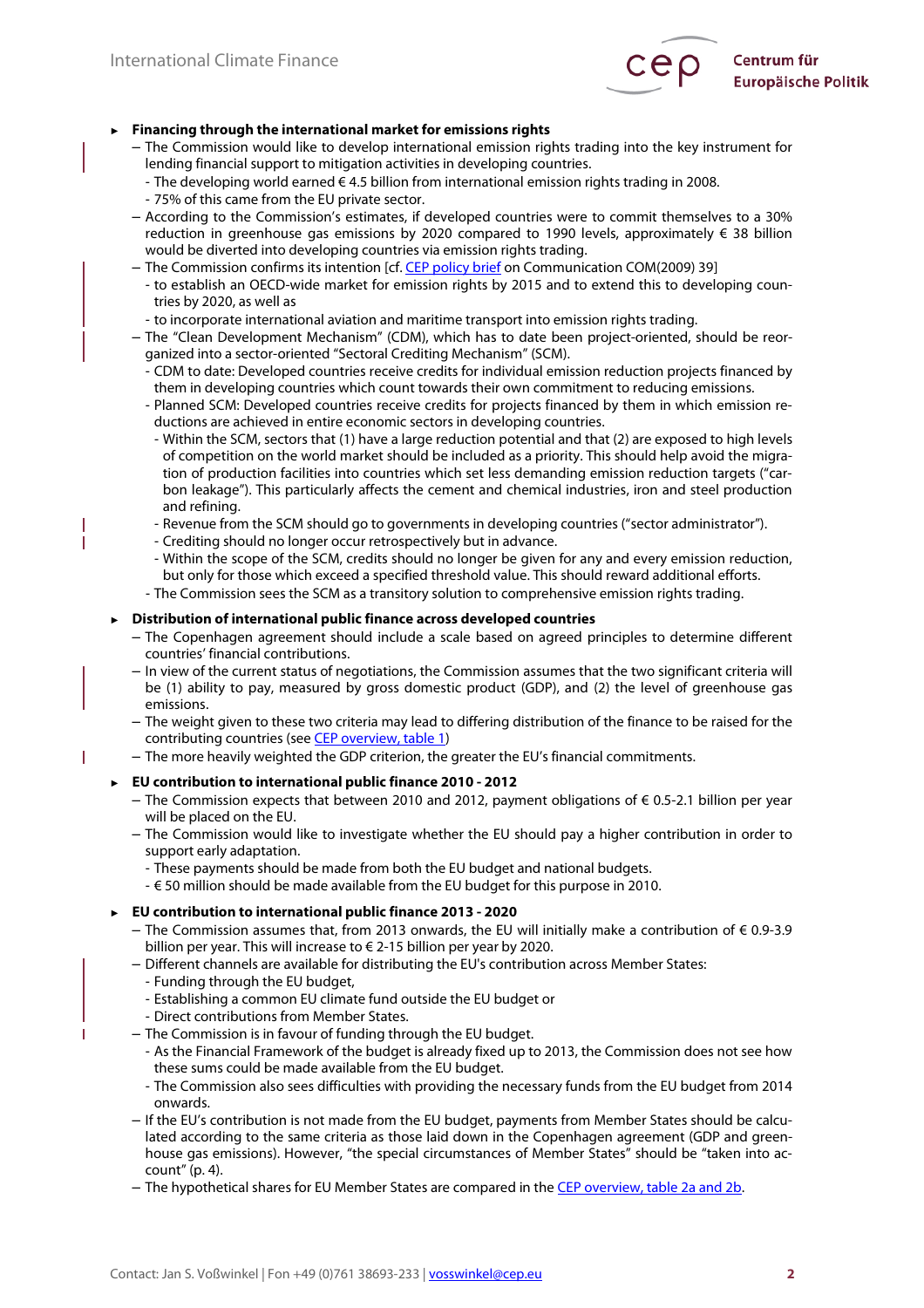

– The Commission points out that revenue flows into Member States as a result of emission rights trading, and that this revenue could be used for these purposes.

## **Changes Compared to the Status Quo**

- To date, no support payments have been made to developing countries within the framework of a mitigation agreement. These should now be agreed in binding form.
- The Clean Development Mechanism (CDM), which has to date been solely project-oriented, should be reorganized into a sector-oriented Sectoral Crediting Mechanism (SCM). Revenue from the SCM should no longer benefit individual projects, but governments in the developing world.

### **Statement on Subsidiarity**

The Commission does not address the issue of subsidiarity.

### **Political Background**

By signing the Kyoto Protocol in 1997, the EU committed itself to reducing greenhouse gas emissions by 8% between 2008 and 2012 (see [CEP Dossier EU Climate Package](http://www.cep.eu/analysen-zur-eu-politik/umwelt/energieeffizienz0/), german only). The Kyoto Protocol will expire in 2012. In December 2007 at the UN Climate Change Conference in Bali, environment ministers from the EU Member States demanded obligatory emission reductions and a global emissions trading system. In March 2009, the European Council expressed the EU's willingness to contribute a fair share to the global financial effort as part of an international climate agreement.

## **Options for Influencing the Political Process**

| Leading Directorate General: | DG Environment                      |
|------------------------------|-------------------------------------|
| Consultation Procedure:      | No consultation procedure provided. |

# **ASSESSMENT**

### **Economic Impact**

### Ordoliberal Assessment

The target to reduce greenhouse gas emissions by a certain percentage is set politically and thus defies ordoliberal assessment.

**The** Commission's **aim of involving as many countries as possible in reducing emissions is paramount.** It will only be possible to combat climate change if all countries that emit significant quantities of greenhouse gases are included. Otherwise there is a risk that successful reductions in the participating countries will be nullified by additional emissions from the rest of the world.

**Without financial support for developing countries,** it is likely that **no** global **climate agreement will be reached.** The distribution of these support payments across developed countries according to their emissions volume – which appears to be imminent – would, however, be unfair. With a global upper limit to emissions, the emission margins of developing countries are directly dependent on the emission volumes of individual developed countries. It is, however, intended, with the Commission's approval [cf. [CEP policy brief](http://www.cep.eu/en/analyses-of-eu-policy/environment/climate-change-agreement/) on Communication COM(2009) 39], that the Copenhagen agreement provides for developed countries with high levels of greenhouse gas emissions to make a disproportionate contribution to reductions by allocating emission volumes. **The distribution of aid from developed countries to developing countries should** therefore **be calculated on the basis of the developed countries' gross domestic product only.**

**With respect to financing the EU contribution** – of up to € 15 billion per year – although the Commission favours covering this using the EU budget, it doubts that this will be possible with the current budget (€ 114 billion in 2008). At the same time, it does not give concrete proposals for saving on other budgetary items. Providing funding from a separate EU climate fund would disguise the fiscal burden on citizens, as it is not subject to any parliamentary scrutiny. This is why direct payment from the Member States' budgets would be preferable. The parliaments of the Member States will then have to decide whether the additional funds are to be financed through higher taxes or expenditure cuts in national budgets.

#### Impact on Efficiency and Individual Freedom of Choice

**The Commission's intention to develop international emission rights trading into the key instrument for easing the financial burden on developing countries is to be welcomed**, as this will allow emissions to be reduced in the most cost-effective manner. The expansion of emission rights trading to include additional countries is also to be viewed positively, as this reduces the overall global costs of the adaptations necessary. Owing to alack of precise information, a definitive assessment cannot yet be made of the transition from Clean Development Mechanism (CDM) to Sectoral Crediting Mechanism (SCM). **The changeover to making pay-**